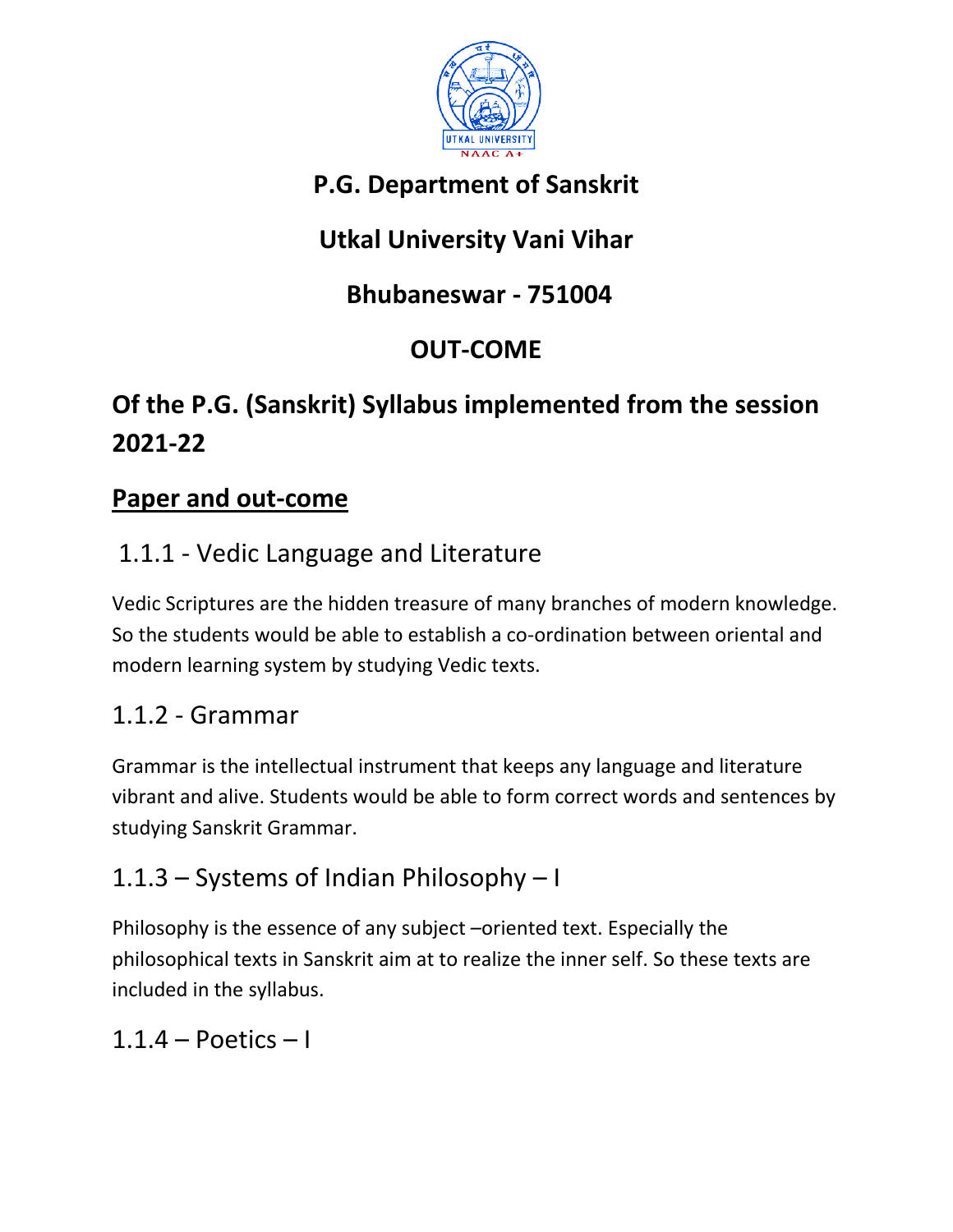Poetics and Rhetoric's are the guiding principles of Literary Texts. By studying these texts, the students would be able to create their own literary compositions with ornamentation.

# 1.1.5 – Prose and Poetry

Oriental prose and poetry- texts are the path – shower to new generation for their creative writings. So these texts are included.

# 1.2.6 – Ancillary Vedic Literature

*Nirukta* deals with the formation of Vedic words, Bhasyabhumika is the background of Vedic Commentary and Rkpratisakhya is the grammar text relevant to Vedic study . So these taxes are included to understand the Vedic texts properly.

#### 1.2.7 – Grammar and Philology

Grammar and philology helps in using the right word in appropriate place and it is very much necessary in a language subject. So it is included in the syllabus.

# 1.2.8 – Systems of Indian Philosophy - II

By studying various philosophical texts, the students would be able to co-relate the principles of different philosophy. So these texts are included hear.

# 1.2.9 – Sanskrit Plays and Poetics

Plays are the mirror of the society and poetics helps in developing a positive social view among the people. So this is prescribed in the syllabus.

#### 1.2.10 - Group A - Samhita Text

Vedas represent imperishable knowledge system and contribute substantially to make a nation developed. So these portions are included.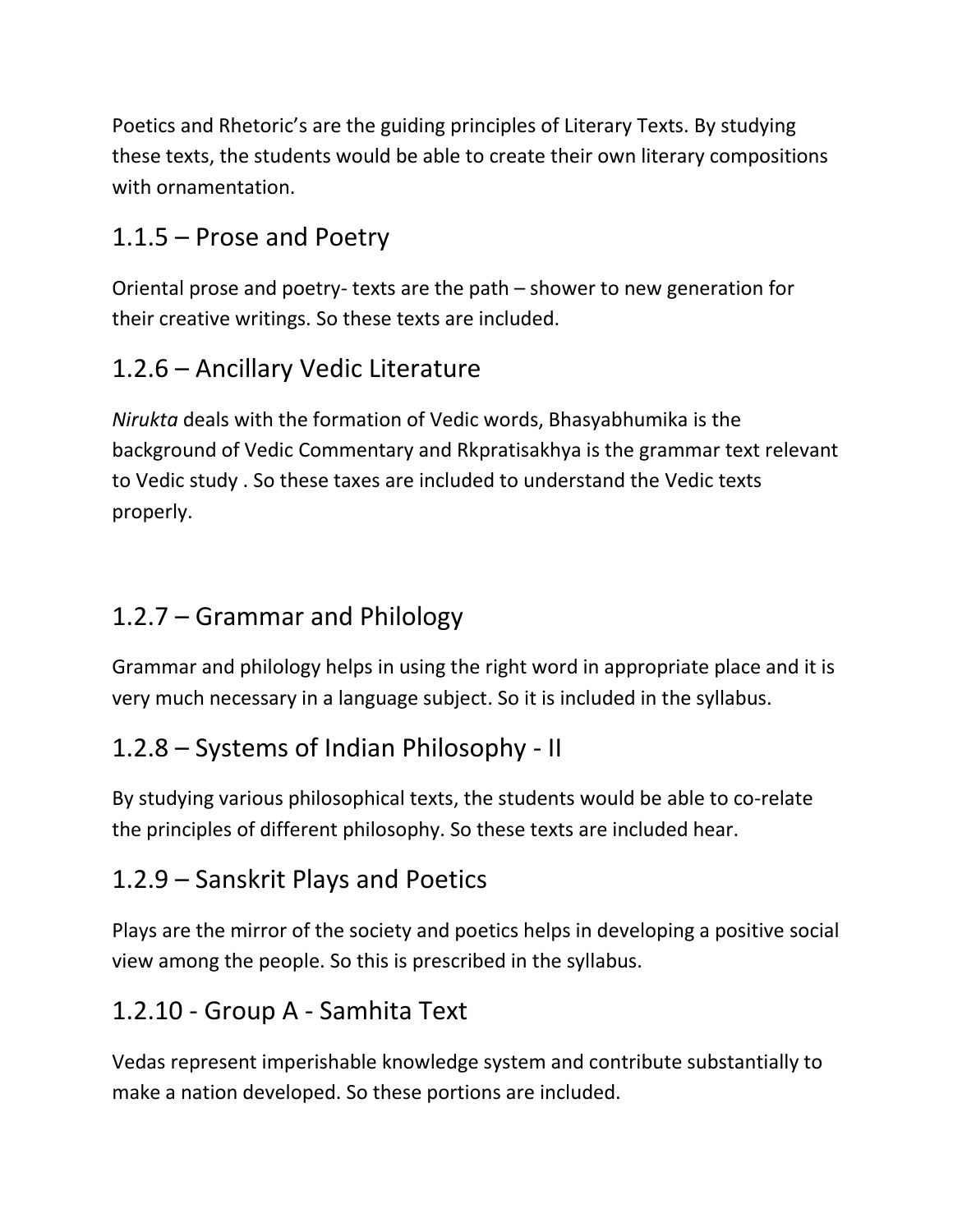# 1.2.10 -Group B – Prose, Poetry and Drama

These texts are helpful in developing a positive attitude towards life and literature.

#### Group C – Grammar

These Grammatical texts are instrumental in forming new variety of words using same roots and combining the words.

#### Group D – Darsana

It is not possible to use proper words without knowing Philosophy of that particular word. So these philosophical texts are included.

#### $1.2.10 -$  Group E – Purana

Puranas are the repository of ancient Indian culture and tradition. So these texts are included to make the students familiar with our culture and civilization.

#### 2.3.11 – Poetics and Play – II

Poetics develops the critical outlook to study and write literary texts in a positive way and small plays are more effective on social reforms. So these texts are included.

#### $2.3.12$  – Group A – Veda

Brahmanic and Upanisadic tests are helpful in creating self Consciousness. So these texts are included.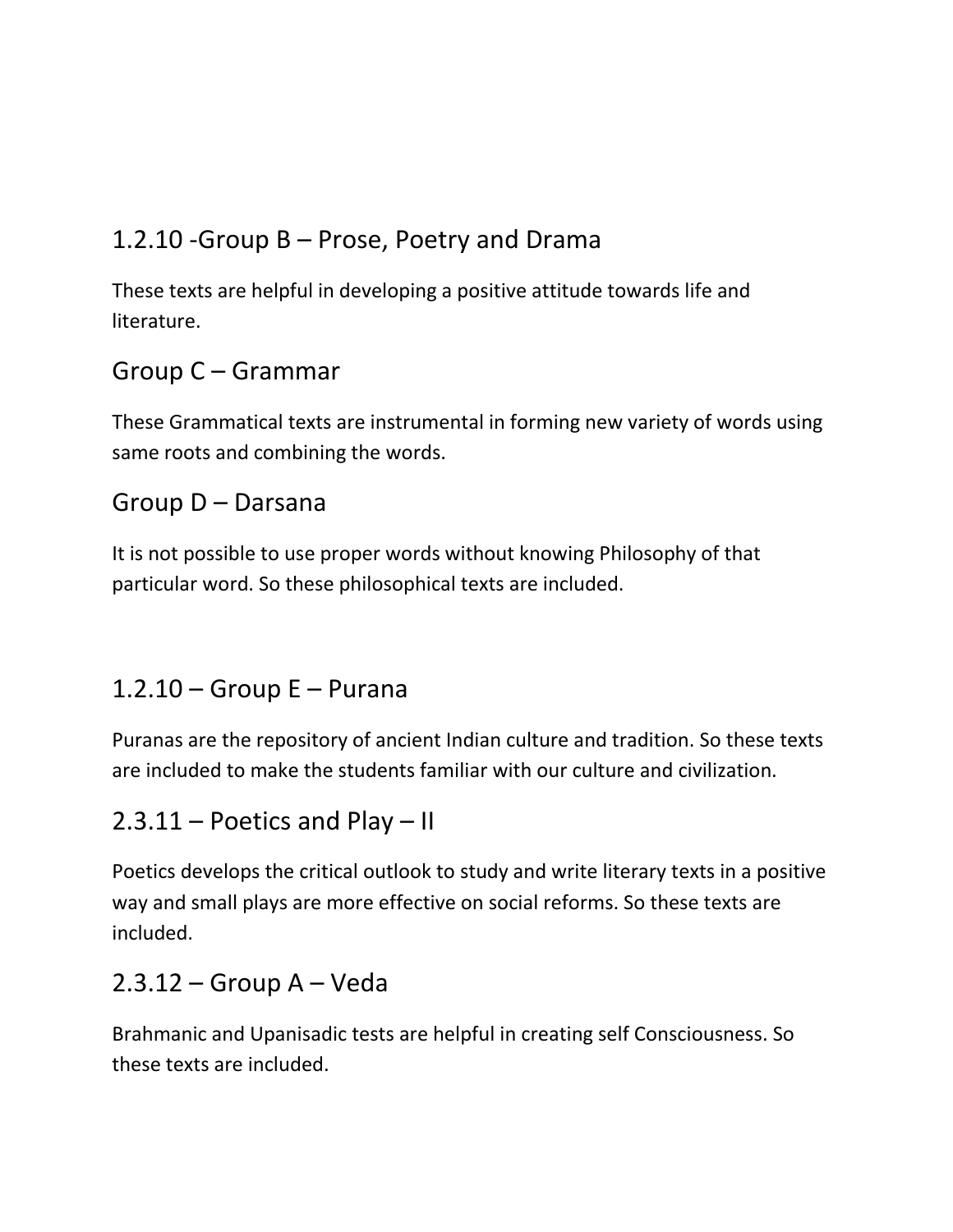# Group B

While composing verses in traditional meters, the knowledge of prosody is required. So these texts are included to meet that need.

# 2.3.12 – Group C

These texts deal with the necessity of Grammar and methods of constructing sentences.

# 2.3.12 – Group D

This papers aims at to present an overall view of Indian philosophical systems. So this paper is included.

# 2.3.12 Group E

Ramayana is the living embodiment of human values and Mahabharata is the representative of ethical principles. So these texts are included keeping the value- based education in mind.

#### 2.3.13 – Group A

Vedic Grammar is helpful in deriving the words used in Vedic Scriptures and for that these texts are included in the Course.

# 2.3.13 – Group B

Various *sastra-kavyas* like Bhattikavya guide how to compose *kavyas* for propagation of Grammar and other branches of Knowledge and deep study of poetics develops the ability of critical appreciation. So keeping that in view the present texts are included.

# 2.3.13 – Group C

The study of Mahabhasya and kasika is necessary for clear and proper understanding of Panini's Astadhyayi. So these texts are prescribed here.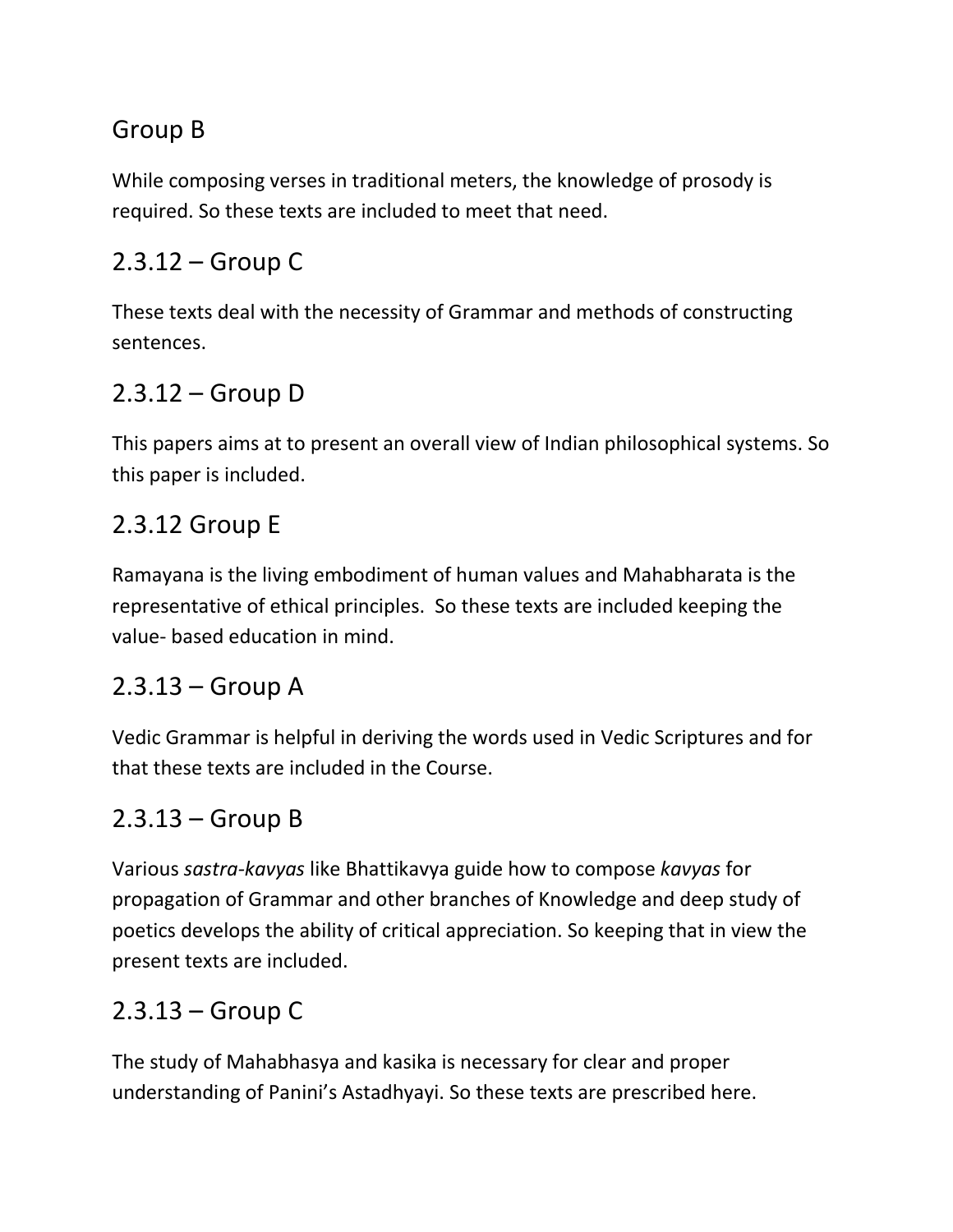# Group D

Patanjali's Yogasutra is helpful in maintaining a sound body and stable mind. So these texts are prescribed to build a sound society.

## Group E

This paper is helpful to know the historical tradition, genealogy, cosmology, philosophy and literature depicted in the puranas.

#### 2.3.14 A.E

This is an inter-discipline paper and our students study Archaeology in this paper to develop their historical and archaeological approach.

# $2.3.15 - FE$

In this paper some functional aspects of Sanskrit are prescribed. Noting, drafting and Conversation etc. are studied in this paper.

# 2.4.16 – Technical Literature

Some technical texts on Ayurveda, Horticulture, and Engineering are Architecture is prescribed here to prepare the students for self- employment.

#### 2.4.17 Ancient Indian History

History of some ancient Indian civilizations, inscriptions, temple architecture and sculpture are included here to build a bridge between past and present.

#### $2.4.18 -$  Group A

Some Vedic words denote different meaning in comparison to Classical literature and *Nirukta* deals with the etymology of Vedic words. So Nirukta is included here.

#### Group B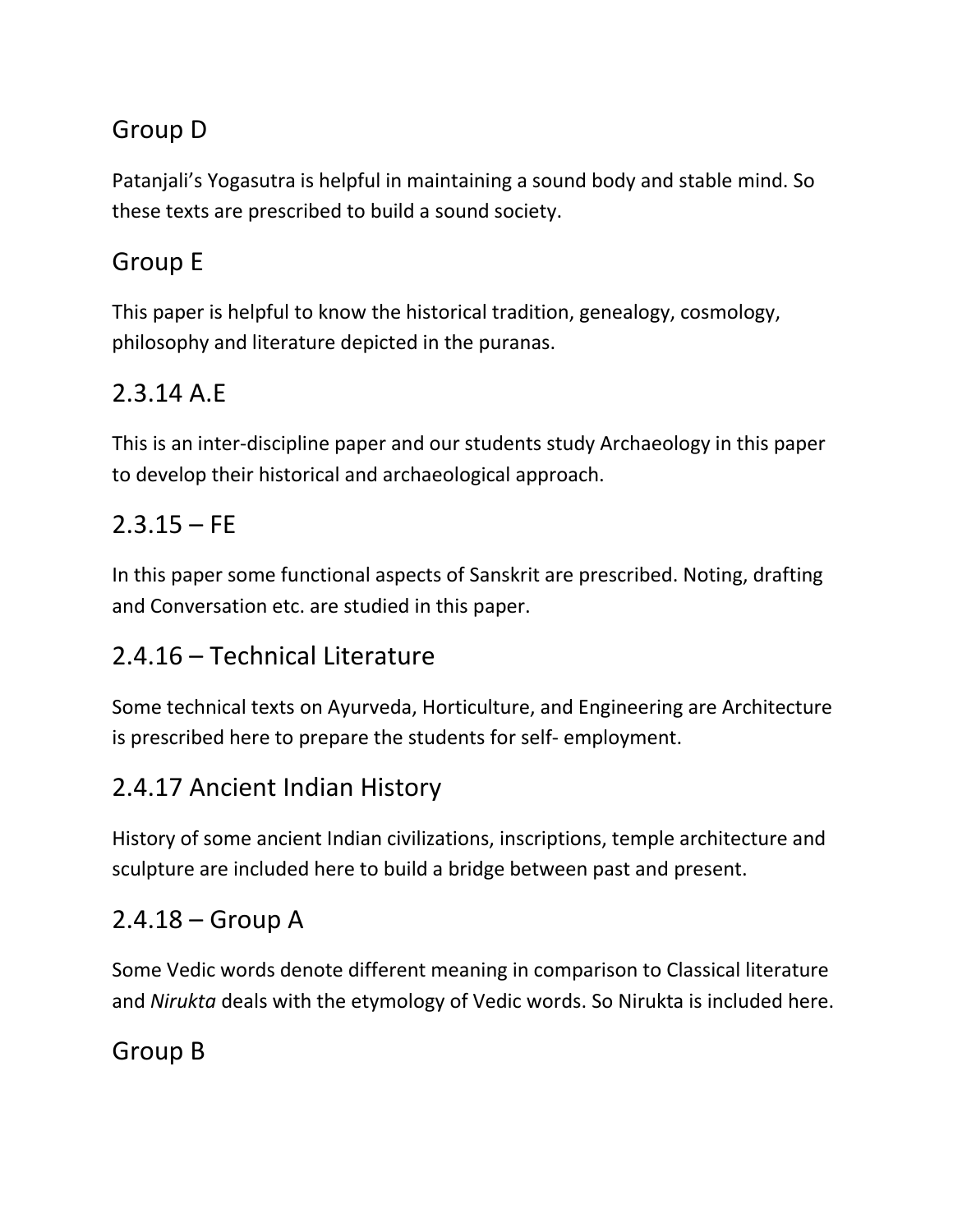Later poetics liks *Rasagangadhara* conveys some new and developed ideas of creative writings in comparison to ancient texts. So this text is prescribed along with Odishan contribution.

# Group C

The knowledge of using prefix and suffix to make new words is necessary in any language and literature. So this paper is prescribed along with Odishan Contribution.

# Group -D

The technical words play a very vital role in determining the essence and connotation of philosophical texts. So this paper is included along with Sankaracharya's philosophy.

# Group – E

A General survey of ancient historical tradition is necessary to make a country ideal. Keeping this in view the present paper is included.

#### 2.4.19 – Group A

To develop the writing skill of students, the essay is prescribed. The functional and applied aspects of Vedic texts are also prescribed here.

# Group B

In addition to the study of specific texts, the general idea about the six schools of poetics is required for the students of literature. So the same schools along with technical terms are included here.

Group - C